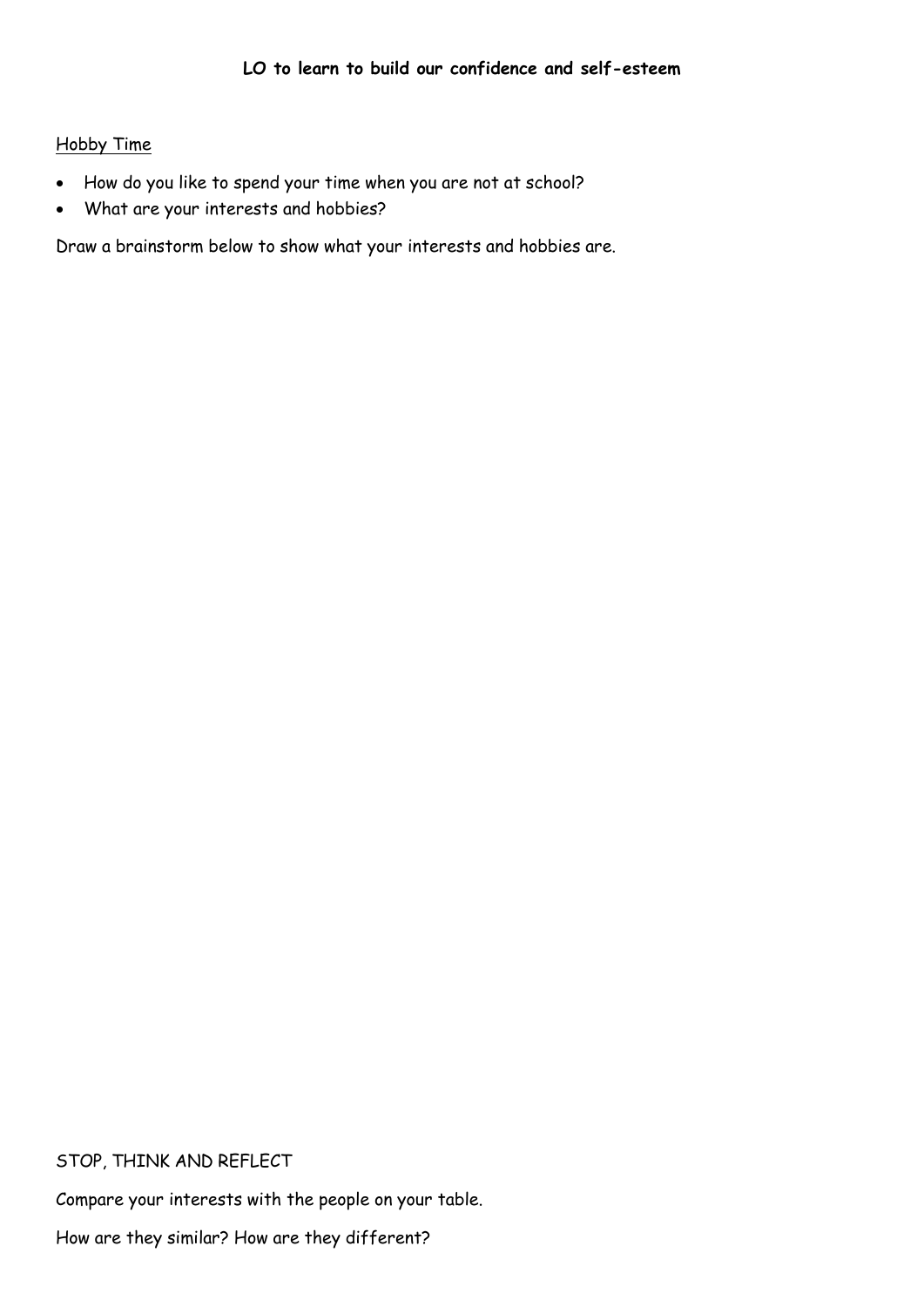# Ten Interesting Things About Me

| Likes Dislikes Hobbies Interests Loves Hates Passions |     |  |  |  |
|-------------------------------------------------------|-----|--|--|--|
| 1.                                                    | 6.  |  |  |  |
|                                                       |     |  |  |  |
|                                                       |     |  |  |  |
|                                                       |     |  |  |  |
|                                                       |     |  |  |  |
| 2.                                                    | 7.  |  |  |  |
|                                                       |     |  |  |  |
|                                                       |     |  |  |  |
|                                                       |     |  |  |  |
|                                                       |     |  |  |  |
| 3.                                                    | 8.  |  |  |  |
|                                                       |     |  |  |  |
|                                                       |     |  |  |  |
|                                                       |     |  |  |  |
| 4.                                                    | 9.  |  |  |  |
|                                                       |     |  |  |  |
|                                                       |     |  |  |  |
|                                                       |     |  |  |  |
|                                                       |     |  |  |  |
| 5.                                                    | 10. |  |  |  |
|                                                       |     |  |  |  |
|                                                       |     |  |  |  |
|                                                       |     |  |  |  |
|                                                       |     |  |  |  |
|                                                       |     |  |  |  |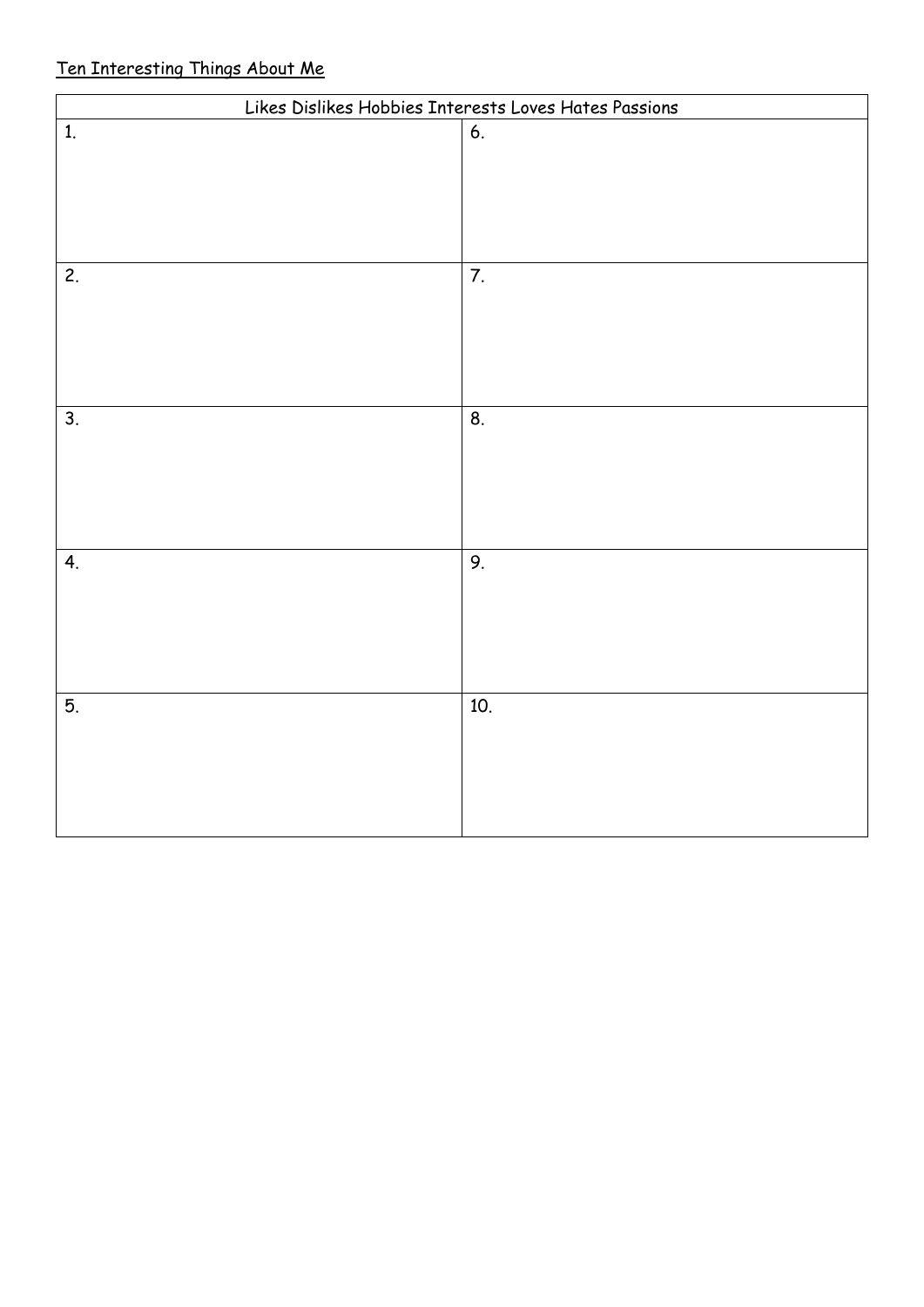Personal Compliments

Pay yourself FIVE compliments – YOU CAN!

Just think, plan and talk. Draw and label them in the stars.

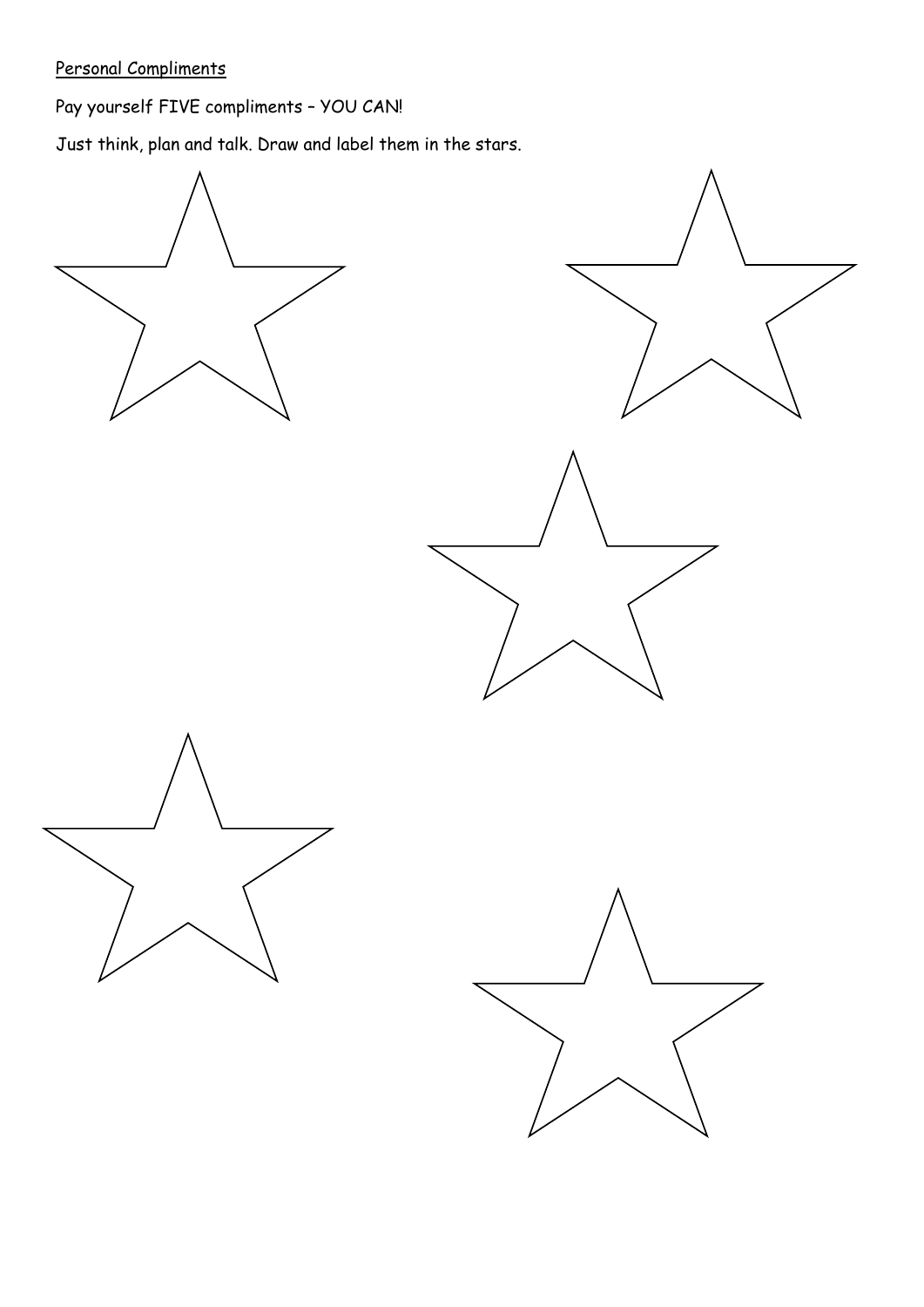### How can we help each other?

For each of the scenarios below, write a short paragraph explaining what you would do to help.

A disabled child in a wheelchair.

An older man who is scared to go out.

A child who finds it hard to behave and keeps shouting out.

A blind child who is new to your school.

A child who cannot speak your language.

What sort of things would **not** be helpful in these scenarios?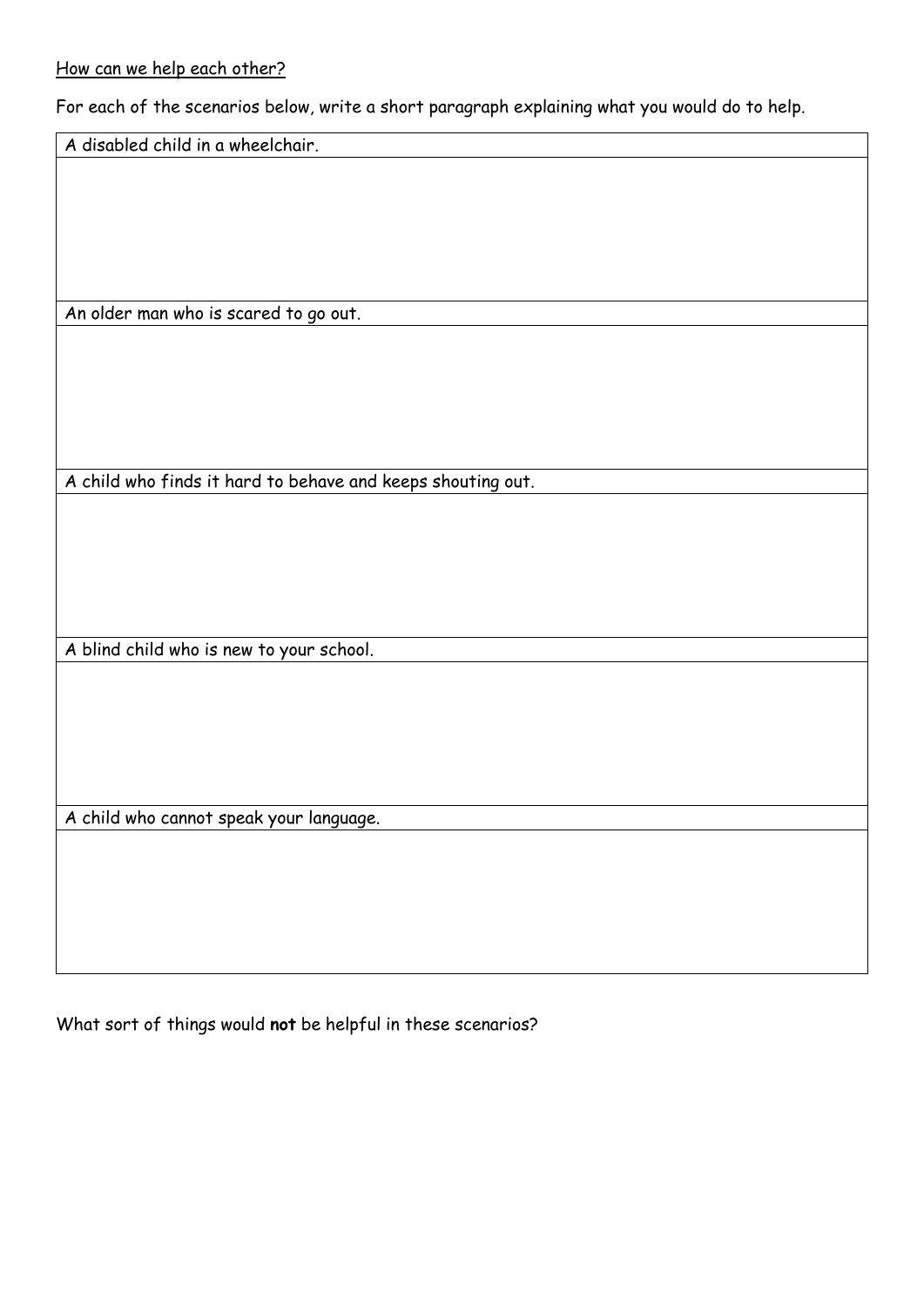### Self-acceptance – a checklist

People who accept themselves for who they are and who have good self-esteem have the following characteristics.

Rate yourself against each statement, with 1 being not yet an 3 being a definite yes.

| Have certain values they believe in, act on and can defend. At the same time, they are secure<br>enough to alter these. |
|-------------------------------------------------------------------------------------------------------------------------|
| Are able to act in their own best interests without excessive quilt. If they make 'mistakes'                            |
| they are able to accept and learn from them.                                                                            |
| Value themselves and see themselves as being a value to others.                                                         |
| Are sensitive to the needs of others.                                                                                   |
| View others positively, looking for the best in them.                                                                   |
| Remain confident in their ability to deal with problems, even in the face of setbacks.                                  |
| Feel equal to others as a person.                                                                                       |
| Accept praise without false modesty or rejection.                                                                       |
| Accept the range of desires and feelings they experience - positive and negative.                                       |
| Do not worry unnecessary about the future or the past.                                                                  |

If you feel comfortable, discuss these with your partner.

Which ones could you work on?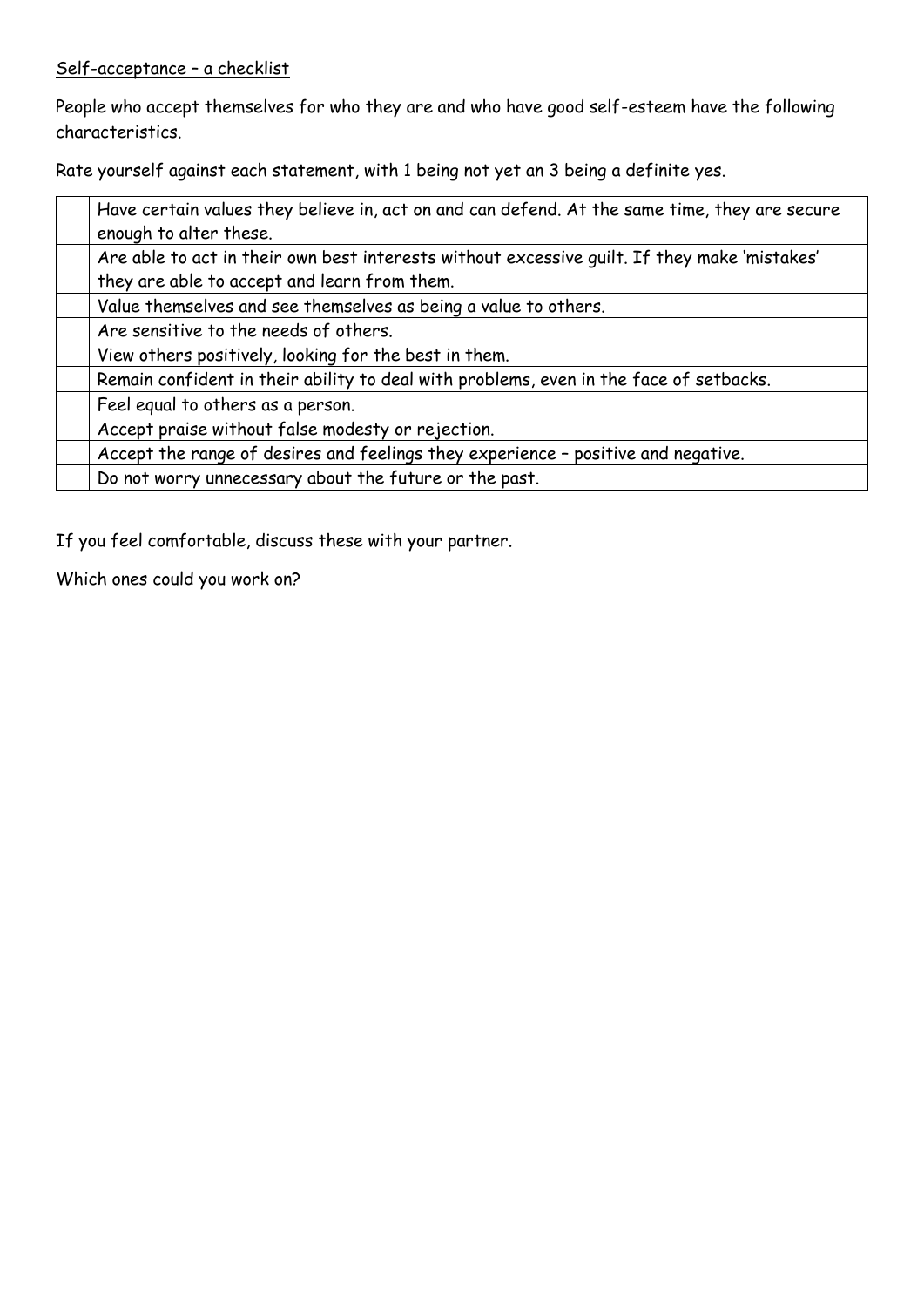## Know yourself – thoughts and feelings

# Thoughts that make me feel positive:

- $\bullet$
- $\bullet$
- $\bullet$
- 

# Thoughts that make me feel negative:

- $\bullet$
- $\bullet$
- $\bullet$

# Activities that make me feel positive:

- $\bullet$
- $\bullet$
- $\bullet$

### Activities that make me feel negative:

- $\bullet$
- $\bullet$
- $\bullet$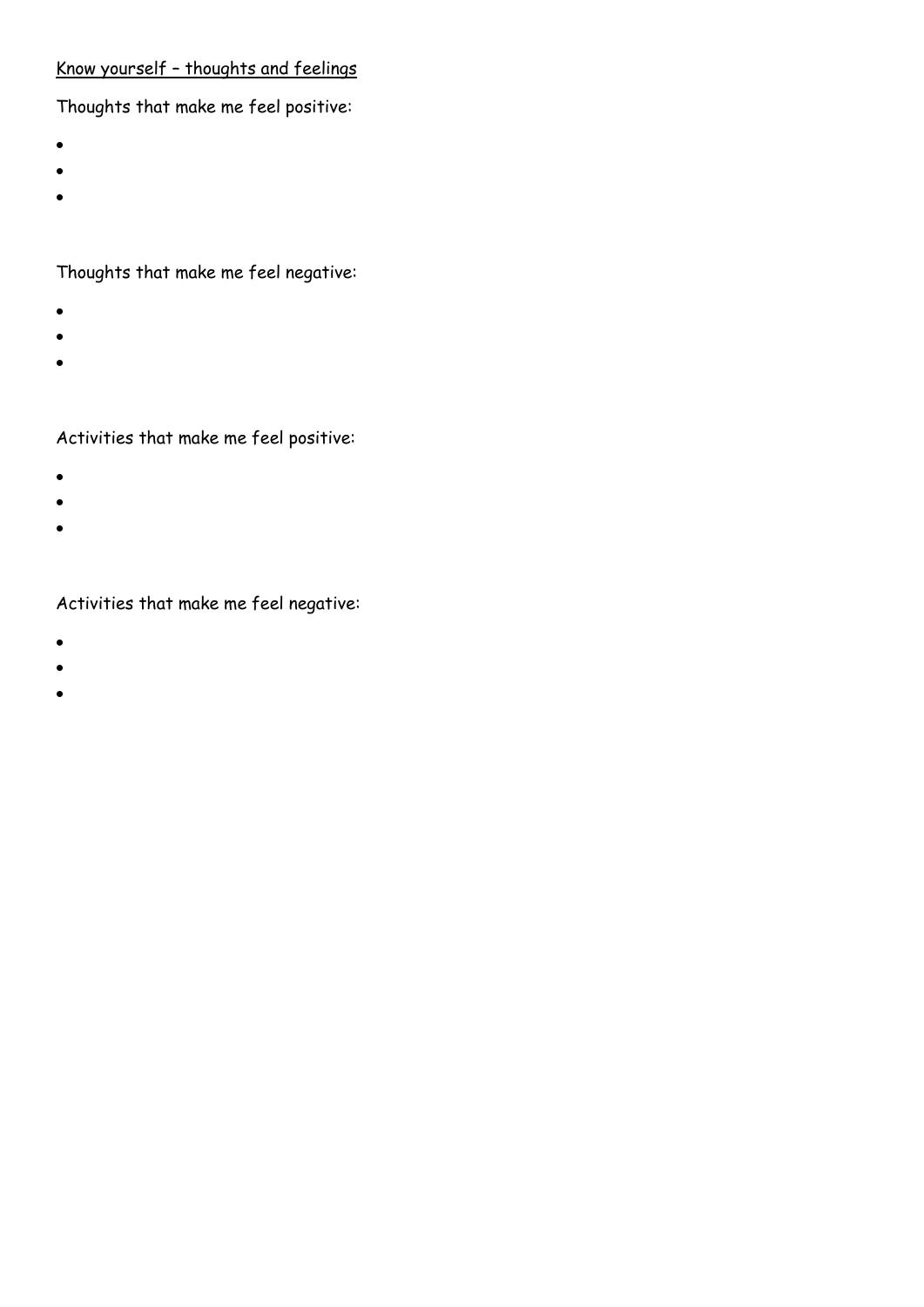### Think good, feel good

My ABC

An adversity is a difficulty you might face. For each one, think of an adversity. Then think of what you will tell yourself about the situation and then how it will make you feel. Have a look at the example below and then create two of your own.

| Adversity                       | <b>Belief</b>                  | Consequences                     |
|---------------------------------|--------------------------------|----------------------------------|
| My friend goes off with         | I tell myself it's because I'm | I feel sad, lonely, left out and |
| someone else and leaves me out. | not good enough.               | hurt.                            |
|                                 |                                |                                  |
|                                 |                                |                                  |
|                                 |                                |                                  |
|                                 |                                |                                  |
|                                 |                                |                                  |
|                                 |                                |                                  |
|                                 |                                |                                  |
|                                 |                                |                                  |
|                                 |                                |                                  |
|                                 |                                |                                  |
|                                 |                                |                                  |
|                                 |                                |                                  |
|                                 |                                |                                  |
|                                 |                                |                                  |
|                                 |                                |                                  |

Discuss each one with your partner.

How could you change your beliefs to make the consequences more positive?

Rewrite one below. The first one has been done for you.

| Adversity                       | <b>Belief</b>                 | Consequences                  |
|---------------------------------|-------------------------------|-------------------------------|
| My friend goes off with         | I tell myself it's great that | I feel happy for her and look |
| someone else and leaves me out. | they have so many friends and | forward to spending time with |
|                                 | it's good to have a break     | different people.             |
|                                 | sometimes. I have other       |                               |
|                                 | friends I can play with too.  |                               |
|                                 |                               |                               |
|                                 |                               |                               |
|                                 |                               |                               |
|                                 |                               |                               |
|                                 |                               |                               |
|                                 |                               |                               |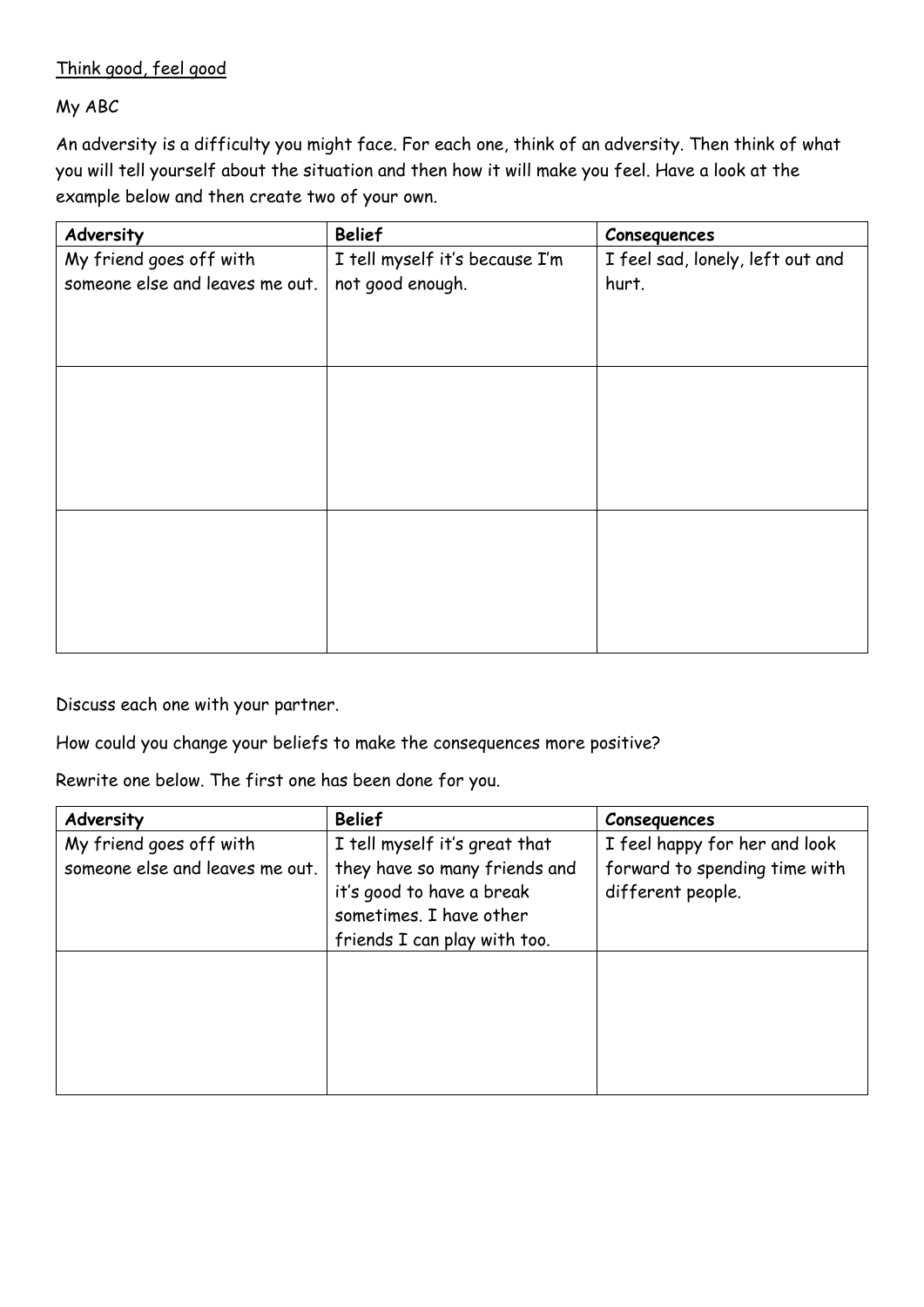## Friendship definitions

| Things a 'good' friend does. | Things a 'good' friend doesn't do. |  |  |  |  |
|------------------------------|------------------------------------|--|--|--|--|
|                              |                                    |  |  |  |  |
|                              |                                    |  |  |  |  |
|                              |                                    |  |  |  |  |
|                              |                                    |  |  |  |  |
|                              |                                    |  |  |  |  |
|                              |                                    |  |  |  |  |
|                              |                                    |  |  |  |  |
|                              |                                    |  |  |  |  |
|                              |                                    |  |  |  |  |
|                              |                                    |  |  |  |  |
|                              |                                    |  |  |  |  |
|                              |                                    |  |  |  |  |
|                              |                                    |  |  |  |  |
|                              |                                    |  |  |  |  |
|                              |                                    |  |  |  |  |
|                              |                                    |  |  |  |  |
|                              |                                    |  |  |  |  |

Make two lists – things a 'good' friend does and things a 'good' friend doesn't do.

### STOP, THINK AND REFLECT

| How do you rate your skills as a friend? |  |  |                 |  |   |           |
|------------------------------------------|--|--|-----------------|--|---|-----------|
|                                          |  |  | 0 1 2 3 4 5 6 7 |  | 8 | 10        |
| Not good                                 |  |  | Fair            |  |   | Excellent |

What skills do you need to improve? Who can help you?